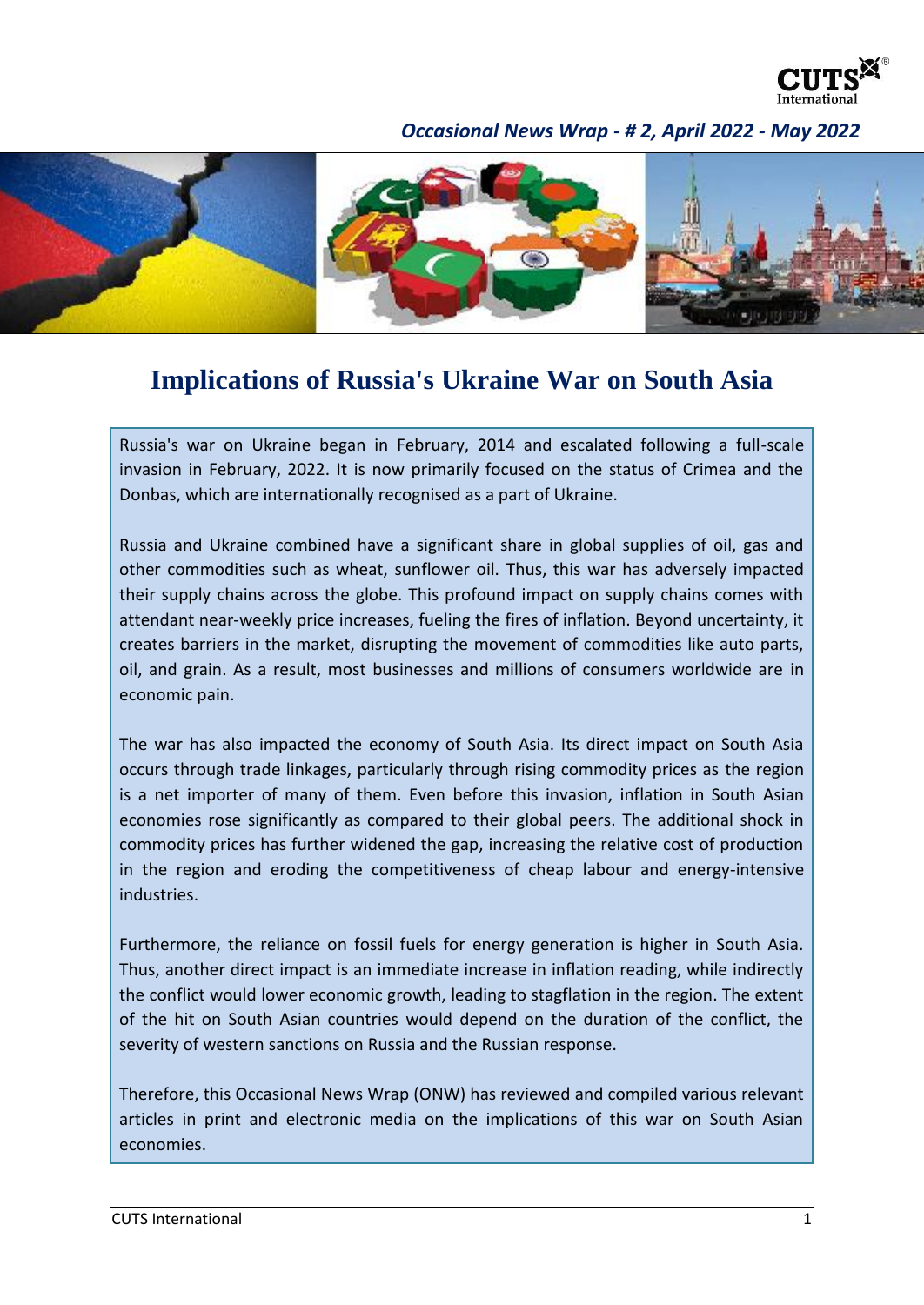| <b>Implications of Russia's Ukraine war on South Asia</b> |                                                                                                                                                                |                                                                                                                                                                                                                                                                                                                                                                                                                                   |
|-----------------------------------------------------------|----------------------------------------------------------------------------------------------------------------------------------------------------------------|-----------------------------------------------------------------------------------------------------------------------------------------------------------------------------------------------------------------------------------------------------------------------------------------------------------------------------------------------------------------------------------------------------------------------------------|
| $\mathbf 1$                                               | Food protectionism fuels<br>global inflation and hunger<br>By Oliver Telling, Benjamin<br>Parkin, and Emiko Terazono<br><b>Financial Times</b><br>May 10, 2022 | Rising protectionism is exacerbating chaos in global<br>food markets brought on by the war in Ukraine, with<br>governments clamping down on exports of staples<br>including grains, cooking oil and pulses. These<br>protectionist steps have only driven up the food<br>import bill further for countries' dependent on<br>international markets for important food<br>commodities, hitting some of the poorest in the<br>world. |
| $\overline{2}$                                            | BDT falls more against US\$<br>By Siddique Islam<br><b>The Financial Express</b><br>May 10, 2022                                                               | The exchange rate of Bangladesh Taka (BDT) again<br>dropped against the US dollar (US\$)- mainly due to<br>higher demand for the greenback for settling import-<br>payment obligations. Owing to higher prices of<br>essential items, including fuel oils, in the global<br>market - following the ongoing Russia-Ukraine war.                                                                                                    |
| 3                                                         | Steel prices to fall, says report<br>By Press Trust of India<br><b>The Telegraph Online</b><br>May 10, 2022                                                    | Crisil in its report stated that price corrections in<br>steel are due at the onset of monsoon next month.<br>Steel prices are still holding high because of the<br>continuing uncertainty over supply disruptions,<br>decarbonisation measures globally, and geopolitical<br>risks stemming from the Russia-Ukraine war, which<br>has driven up raw material costs.                                                              |
| 4                                                         | Sri Lanka is the first domino to<br>fall in the face of a global debt<br>crisis<br>By Larry Elliott<br><b>The Guardian</b><br>May 09, 2022                     | Across the world, low- and middle-income countries<br>are struggling with a three-pronged crisis: the<br>pandemic, the rising cost of their debt, and the<br>increase in food and fuel prices caused by Russia's<br>invasion of neighbouring Ukraine.<br>The south Asian country is the first to buckle under<br>economic pressures compounded by Russia's war on<br>Ukraine, but it won't be the last.                           |
| 5                                                         | After Pakistan, Sri Lanka, is<br>Nepal Next? Why South Asia's<br>Economic Woes are Structural<br>By Monica Verma<br>News 18<br>May 09, 2022                    | Nepal is showing classic symptoms of a brewing<br>economic crisis. Its foreign exchange reserves have<br>fallen, inflation is at the highest, and crop loss due to<br>recent floods adding to its food-fuel inflation already<br>exacerbated by the Ukraine-Russia war.                                                                                                                                                           |